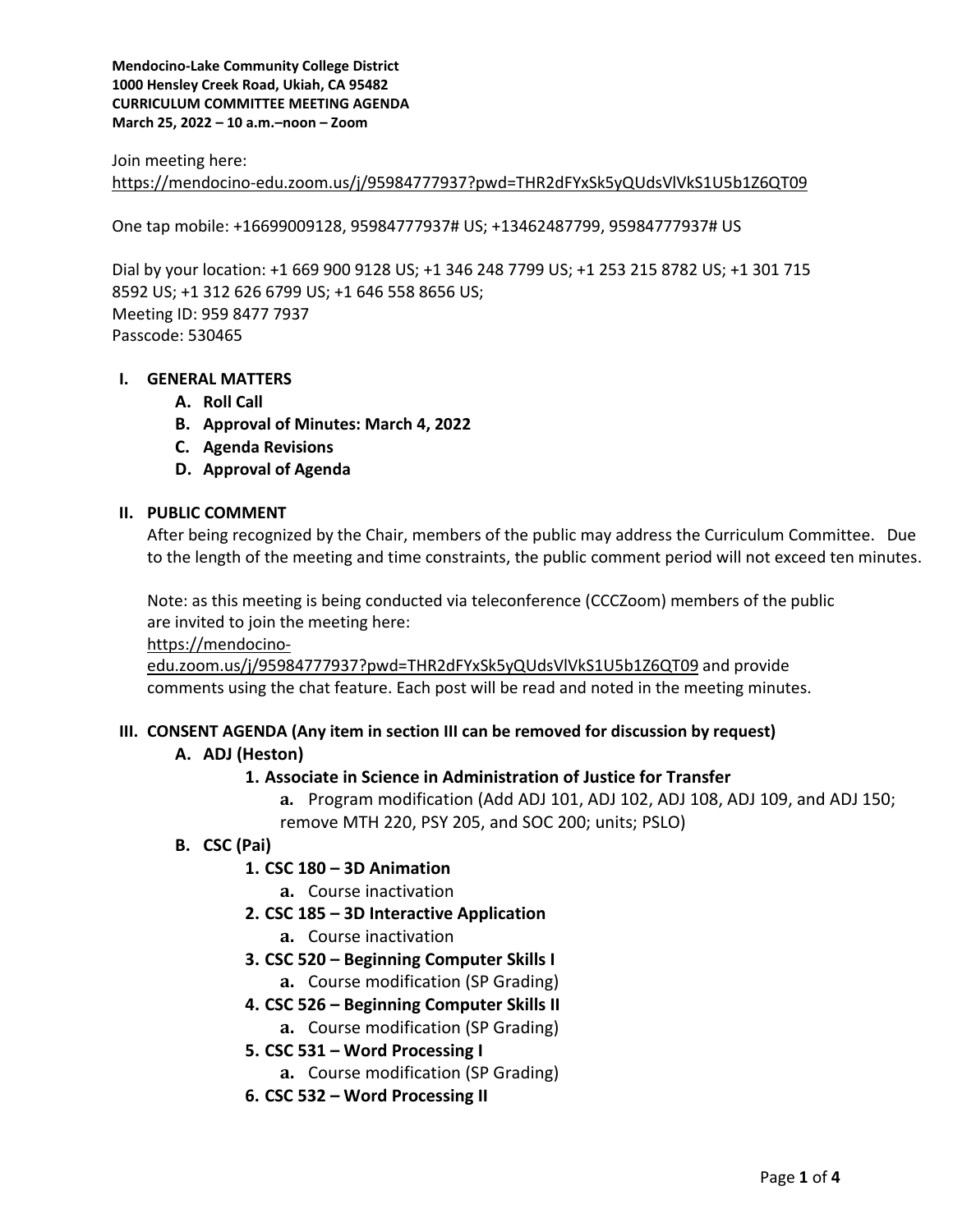- **a.** Course modification (SP Grading)
- **7. CSC 541 – Spreadsheets I**
	- **a.** Course modification (SP Grading)
- **8. CSC 542 – Spreadsheets II**
	- **a.** Course modification (SP Grading)
- **9. CSC 551 – Presentation I**
	- **a.** Course modification (SP Grading)
- **10. CSC 552 – Presentation II**
	- **a.** Course modification (SP Grading)
- **C. EMS (Hicks)**

# **1. EMS 550 – Community First Aid/CPR/AED**

- **a.** Course modification (SP Grading)
- **D. ESL (Walsh)**

# **1. ESL 13 – Bridge to English 200**

- **a.** Course modification (Title, catalog description, assignments, textbook, SLO, outline)
- **2. ESL 500 – English as a Second Language: Preparatory Level**
	- **a.** Course modification (SP Grading)
- **3. ESL 503A – English as a Second Language: Oral Communication Skills A a.** Course modification (SP Grading)
- **4. ESL 503B – English as a Second Language: Oral Communication Skills B a.** Course modification (SP Grading)
- **5. ESL 503C – English as a Second Language: Oral Communication Skills C a.** Course modification (SP Grading)
- **6. ESL 507 – English as a Second Language: Beginning** 
	- **a.** Course medication (SP Grading)
- **7. ESL 509 – English as a Second Language: Intermediate**
	- **a.** Course modification (SP Grading)
- **8. ESL 511 – English as a Second Language: Advanced**
	- **a.** Course modification (SP Grading)
- **9. ESL 513 – Bridge to English 200**
	- **a.** Course modification (Title, catalog description, SP grading, assignments, textbook, SLO, outline)

# **E. LRS (Whetzel)**

- **1. LRS 525 – Cooking for Adults with Disabilities**
	- **a.** Course modification (SP Grading)
- **2. LRS 526 – Nutrition for Adult Learners with Disabilities**
	- **a.** Course modification (SP Grading)
- **3. LRS 527 – Consumer Skills for Adult Learners with Disabilities a.** Course modification (SP Grading)
- **4. LRS 528 – Social Skills for Adult Learners with Disabilities**
	- **a.** Course modification (SP Grading)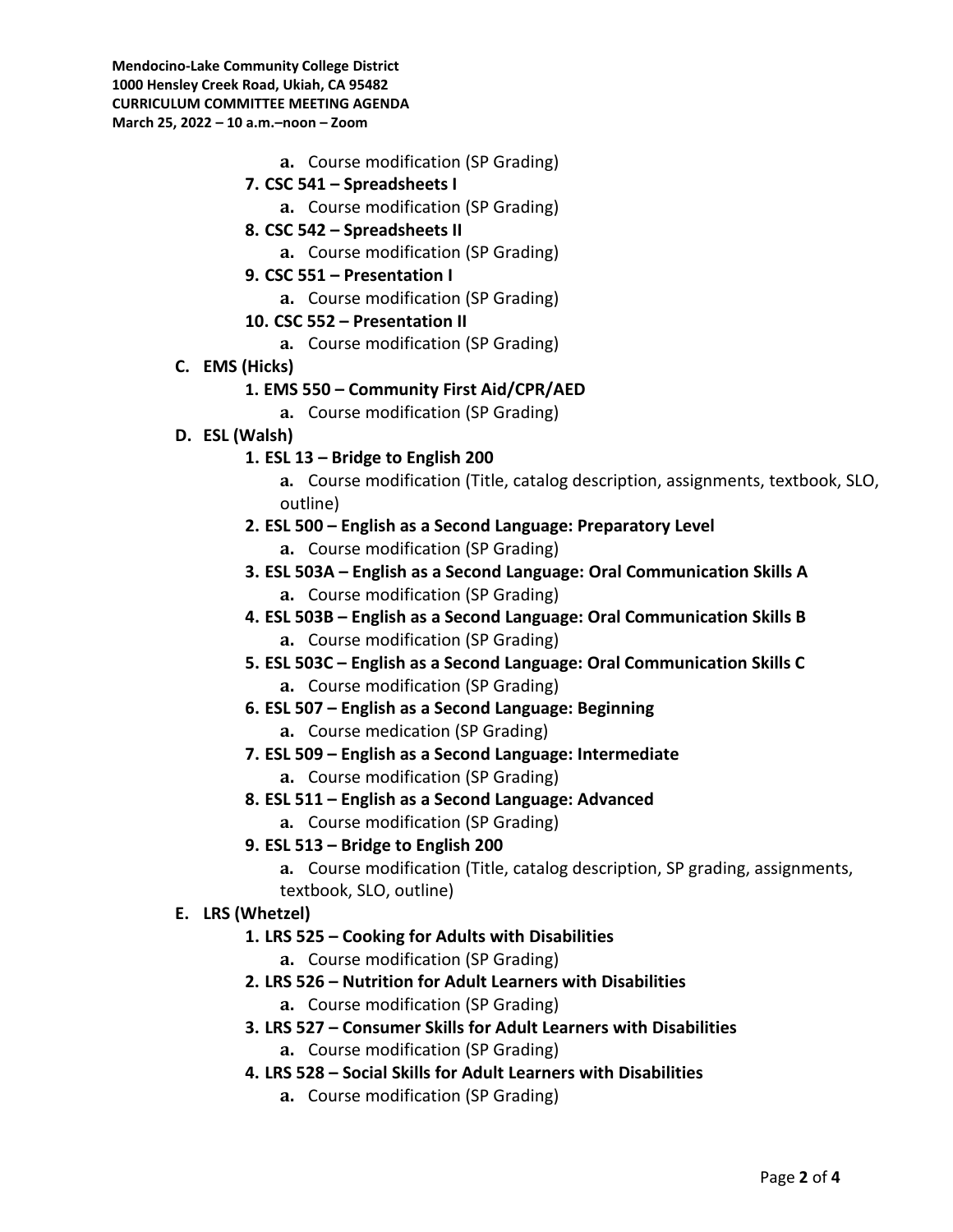- **5. LRS 529 – Self-Advocacy for Adult Learners with Disabilities**
	- **a.** Course modification (SP Grading)
- **6. LRS 530 – Personal Relationships for Adult Learners with Disabilities**
	- **a.** Course modification (SP Grading)
- **7. LRS 531 – Basic Computer Skills**
	- **a.** Course modification (SP Grading)
- **8. LRS 532 – Vocational Exploration**
	- **a.** Course modification (SP Grading)
- **9. LRS 533 – Interview Skills**
	- **a.** Course modification (SP Grading)
- **10. LRS 534 – Work Place Skills**
	- **a.** Course modification (SP Grading)
- **11. LRS 535 – Work-Related Communication Skills**
	- **a.** Course modification (SP Grading)
- **12. LRS 536 – Customer Service Skills**
	- **a.** Course modification (SP Grading)
- **F. MTH (Banta)**
	- **1. MTH 546 – Pre-College Mathematics**
		- **a.** Course modification (Course description, objectives, SLO, outline)
	- **2. MTH 560 – Algebra Concepts for STEM**
		- **a.** Course modification (Title, catalog description, objectives, SLO, outline)
- **G. SCT (Woodhouse)**
	- **1. SCT 500 – Introduction to the Construction Trades**
		- **a.** Course modification (SP Grading)
	- **2. SCT 505 – Introduction to the Construction Trades Lab**
		- **a.** Course modification (SP Grading)
	- **3. SCT 515 – Fork and Scissor Lift Operations Basics**
		- **a.** Course modification (SP Grading)
	- **4. SCT 540 – Construction Math A**
		- **a.** Course modification (SP Grading)
	- **5. SCT 541 – Construction Math B**
		- **a.** Course modification (SP Grading)
	- **6. SCT 562 – Safety Standards for Construction**
		- **a.** Course modification (SP Grading)
- **H. SOC (Varela)** 
	- **1. Ethnic Studies Associate of Arts**

**a.** Program modification (Remove HST 220; add ART 206, HST 207, HST 209, and HST 222; PSLO)

**2. Associate in Arts in Sociology for Transfer**

**a.** Program modification (Remove GEO 201, PSY 216, SOC 206, SOC 210; add ETH 235, ETH 241, PSY 250, SOC 203; units; PSLO)

**I. THE (Decker)**